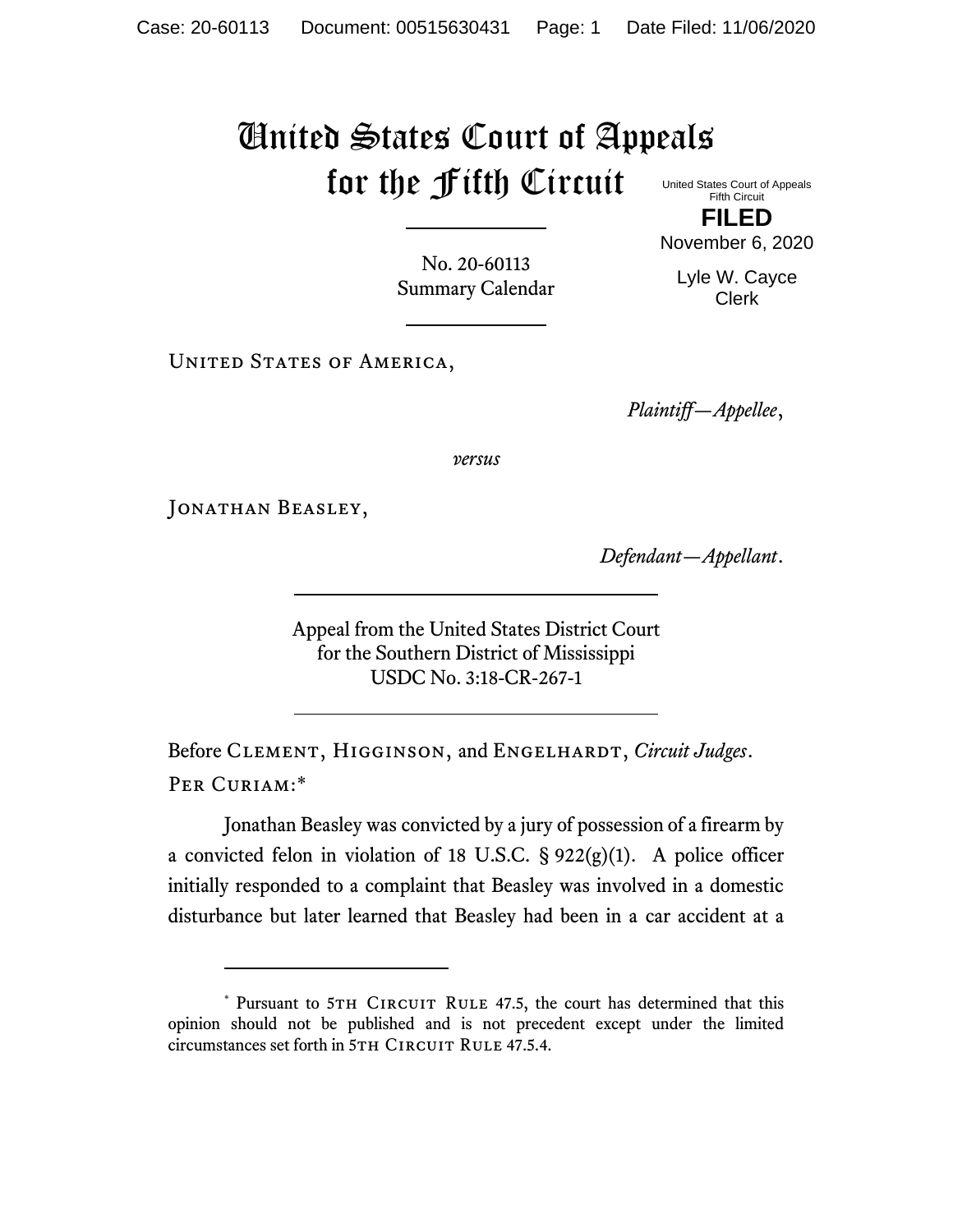## No. 20-60113

nearby gas station. After smelling burnt marijuana near the disabled vehicle, the police officer opened the vehicle door and observed a firearm under the front passenger seat. The district court sentenced Beasley to 60 months of imprisonment and imposed a three-year term of supervised release.

First, Beasley argues that the district court erred in not granting his motion to suppress the seized firearm because the search-incident-to-arrest exception to the warrant requirement does not apply. When reviewing a district court's ruling on a motion to suppress, we view the evidence in the light most favorable to the prevailing party and review factual findings for clear error and the legality of police conduct de novo. *United States v. Pack*, 612 F.3d 341, 347 (5th Cir.), *opinion modified on denial of reh'g*, 622 F.3d 383 (5th Cir. 2010). We may affirm the decision on any basis supported by the record. *Id*.

Even if we assume, as Beasley argues, that the search of his vehicle was not justified as a search incident to his arrest, the police officer still had probable cause to search the car in light of his testimony that he smelled burnt marijuana as he approached Beasley's disabled vehicle to investigate the accident. *See United States v. Fields*, 456 F.3d 519, 523-24 (5th Cir. 2006); *United States v. McSween*, 53 F.3d 684, 686 (5th Cir. 1995). Beasley does not dispute that there was a burnt marijuana smell coming from his vehicle on the night of his arrest. Therefore, in light of the totality of the circumstances, the district court did not err in denying his motion to suppress the firearm. *See Pack*, 612 F.3d at 347; *Fields*, 456 F.3d at 523-24.

Second, Beasley argues that the district court erred in denying his requested jury instruction that the Government was required to prove that he had knowledge that he was prohibited from possessing a firearm. He contends that *Rehaif v. United States*, 139 S. Ct. 2191, 2200 (2019), requires not just proof of his knowledge that he possessed a firearm and was a felon at